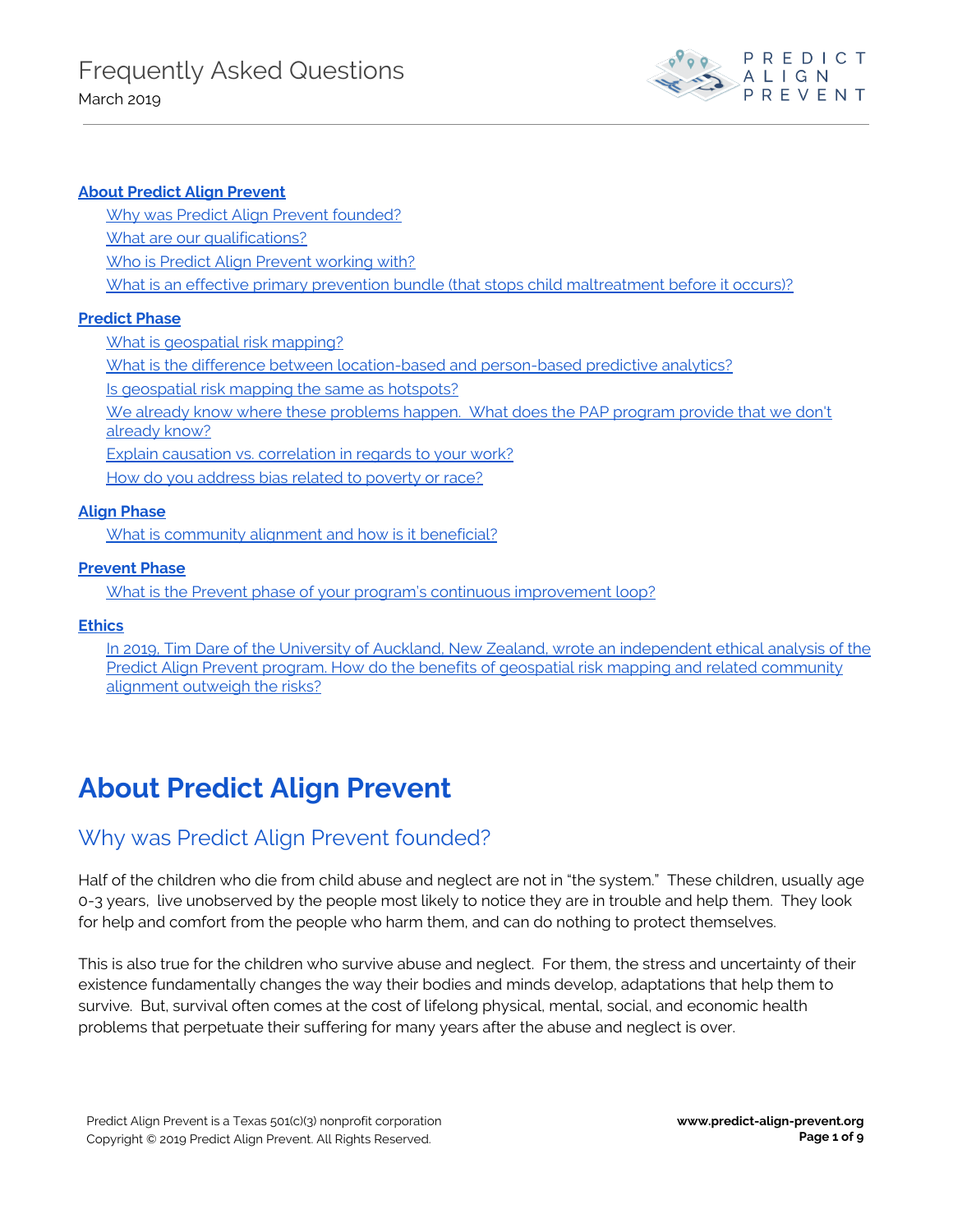

As a society, we don't yet know how to prevent the heartbreaking experiences of the little children who are killed or seriously injured. We also don't know what it takes to change the life trajectory of the children who survive, to give them the best possible chance of living a healthy, prosperous, and connected life.

These are the problems Predict Align Prevent was founded to solve.

### <span id="page-1-0"></span>What are our qualifications?

Predict Align Prevent (PAP) is a Texas-based 501(c)(3) nonprofit organization dedicated to the prevention of child abuse and neglect.

Dyann Daley, M.D., Founder and CEO of Predict Align Prevent, bridges the medical and spatial epidemiological aspects of PAP's work. Dr. Daley has been a practicing pediatric anesthesiologist for 13 years. Currently, she is an Associate Professor of Pediatric Anesthesiology with the University of Arkansas Medical School and Arkansas Children's Research Institute, with clinical responsibilities at Arkansas Children's Hospital. Previously, she was the founder and executive director of The Center for Prevention of Child Maltreatment, led by Cook Children's Healthcare System, in Fort Worth, Texas.

Predict Align Prevent partners with Urban Spatial Analytics, and founder Ken Steif, PhD, to offer geospatial machine learning workflow development, analytics, and consulting. Dr. Steif is the Director of the Master of Urban Spatial Analytics program at the University of Pennsylvania.

The original code base and custom routines developed though PAP's partnership with Urban Spatial are written in the open-source programming language R and made freely available. Our data and methodological standards are fully transparent, and seek to answer the question "where will child maltreatment occur in the future?" This commitment to open science allows us to work directly with child welfare department data scientists and/or university researchers who have the prerequisite skill set to implement our geospatial machine learning workflow internally, promoting sustainability.

Predict Align Prevent is working closely with Casey Family Programs on expansion of this work across the United States.

## <span id="page-1-1"></span>Who is Predict Align Prevent working with?

Virginia Department of Social Services, Arkansas Division of Children and Family Services, Washington Department of Children Youth and Families, New Jersey Department of Children and Families , Oregon Department of Human Services and Oregon Health Authority, New Hampshire Department of Health and Human Services, Washington DC Child and Family Service Agency, Missouri Department of Social Services, and Prevent Child Abuse North Dakota.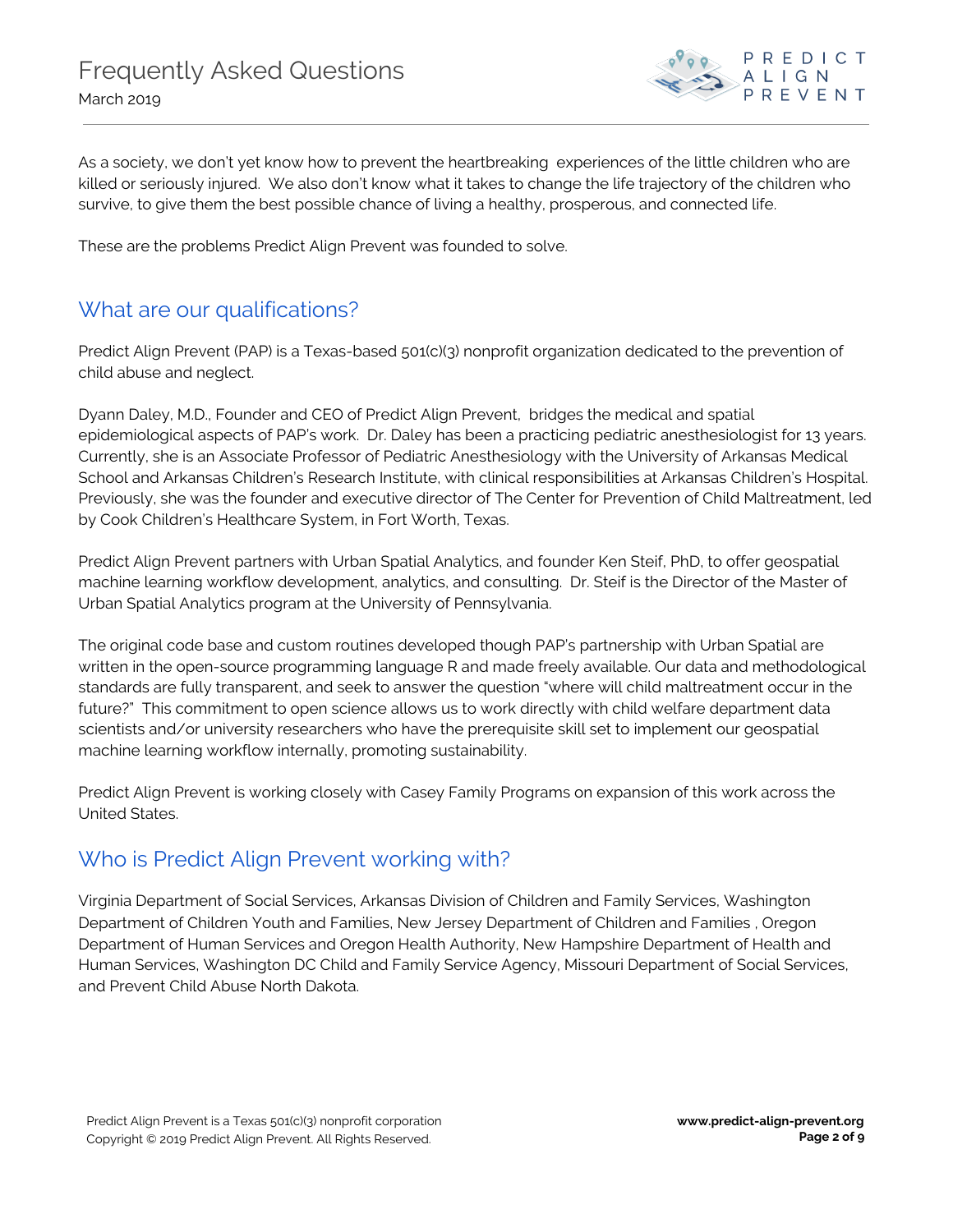

## <span id="page-2-0"></span>What is an effective primary prevention bundle (that stops child maltreatment before it occurs)?

In medicine, a prevention "bundle" is the combination of effective guidelines and practices that reliably prevents an unwanted outcome, such as a hospital-acquired infection.

PAP is seeking the combination of effective guidelines and practices that reliably prevent child abuse and neglect. Geospatial risk modeling tells us where child abuse and neglect are likely to happen and also what is contributing to the risk, laying the foundation for strategic planning for prevention.

For example, if, in the 10% of a city's area where 70% of child abuse and neglect will occur, variations of family violence are the most predictive risk factors, will prevention of violence also prevent child abuse and neglect? What if reduction of teen pregnancy and increase child care options are added? What if the utilization of substance abuse treatment centers is improved, or there is increased availability of crisis housing, or abandoned buildings that attract crime are replaced with community-friendly spaces? Some combination will result in effective prevention of child abuse and neglect in the highest risk places. This combination is the "bundle" we seek.

By working in many different cities and states, each with their own unique synergy of prevention resources, we should find effective solutions more quickly.

Once a reliable prevention bundle is found, we will work with governments and communities to spread the practices far and wide to make an impact to end suffering and improve outcomes for vulnerable children across the nation.

# <span id="page-2-1"></span>**Predict Phase**

## <span id="page-2-2"></span>What is geospatial risk mapping?

Our environment influences our behavior in predictable ways. In a library, you'll find people reading. In a club, you'll find people dancing. If you wanted to find people playing basketball, where would you look? A good place to start would be a basketball court near a high school during after-school hours on a day with nice weather.

Defining the characteristics of an environment that supports a behavior, like playing basketball, can help you predict where you'll find people exhibiting that behavior in the future.

Geospatial risk modeling is a kind of statistical analysis that processes information about places to find meaningful relationships between certain behaviors and the environment surrounding the behaviors. These relationships are easy to understand when you see them on a map.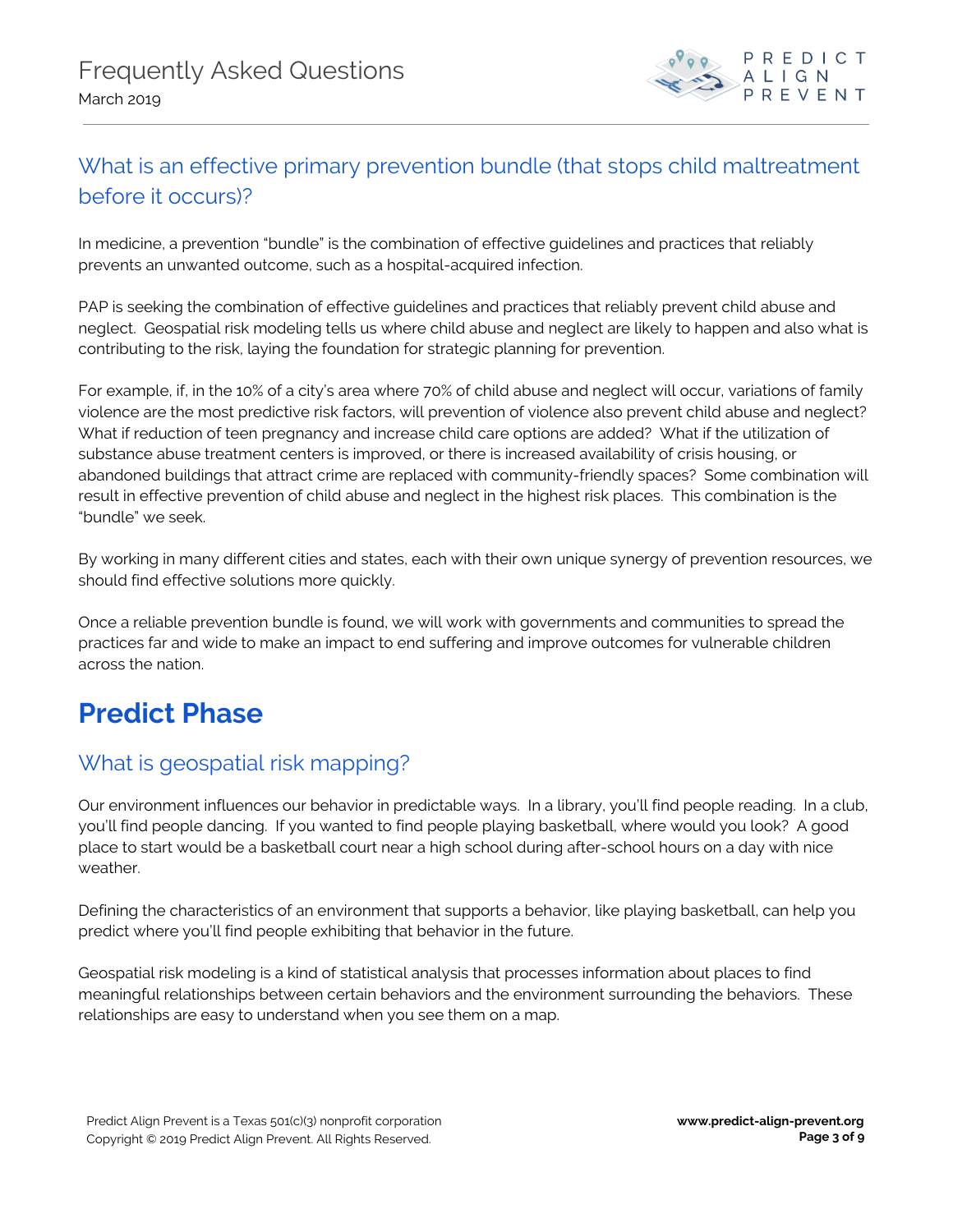

What are the characteristics of places where children experience abuse and neglect? This is the question we answer with geospatial risk modeling.

Risk factors for child abuse and neglect are well known, including substance abuse, mental health issues, domestic violence, community violence, low education, social isolation, family disorganization, parenting stress, young children, children with special needs, concentrated neighborhood disadvantage, and parental history of child abuse and neglect. Some of these risk factors, such as domestic violence, can be analyzed as points on a map.

When we take the locations of known child abuse and neglect and look at the relationship to the locations of known risk factors, we begin to discover the characteristics of places that support the behaviors of child abuse and neglect.

What we've found so far is that in small areas, about the size of two football fields, where there is a lot of domestic violence, community violence, and teenage runaways, we also find all types of child abuse and neglect. In just 10% of a city's area, about 70% of child abuse and neglect will occur. In that 10% we also find most of the child deaths caused by abuse and neglect, and removals of children into foster care.

How is this different from other kinds of predictive analytics? Well, it is very hard, if not impossible, to predict how a specific person will behave in the future, which is the goal of person-based predictive analytics. Sometimes, parents with all of the risk factors do NOT abuse or neglect their children. Using our place-based strategy, we can't say who will be the perpetrator or victim will be, only where abuse and neglect are likely to occur.

It is in these places where protective and prevention resources will do the most good for vulnerable children.

## <span id="page-3-0"></span>What is the difference between location-based and person-based predictive analytics?

Predict Align Prevent's methodology does not use a person-based approach to predictive analytics. Our place-based approach reduces the risk of citizen privacy concerns.

The only HIPAA-protected data required for geospatial risk modeling is the location where a child maltreatment event occurred. No additional personal identifiers are required or requested.

Our predictive variables are fully transparent, and geospatial machine learning routines and code are open source, which addresses concerns about bias which may be present in proprietary, non-transparent algorithms.

Our clients are primarily child welfare agencies because they are the "owners" of child maltreatment data and, in collaboration with health and human services administrations, in the best position to conduct geospatial risk predictions. As such, they are also in the best position to sustain the practice.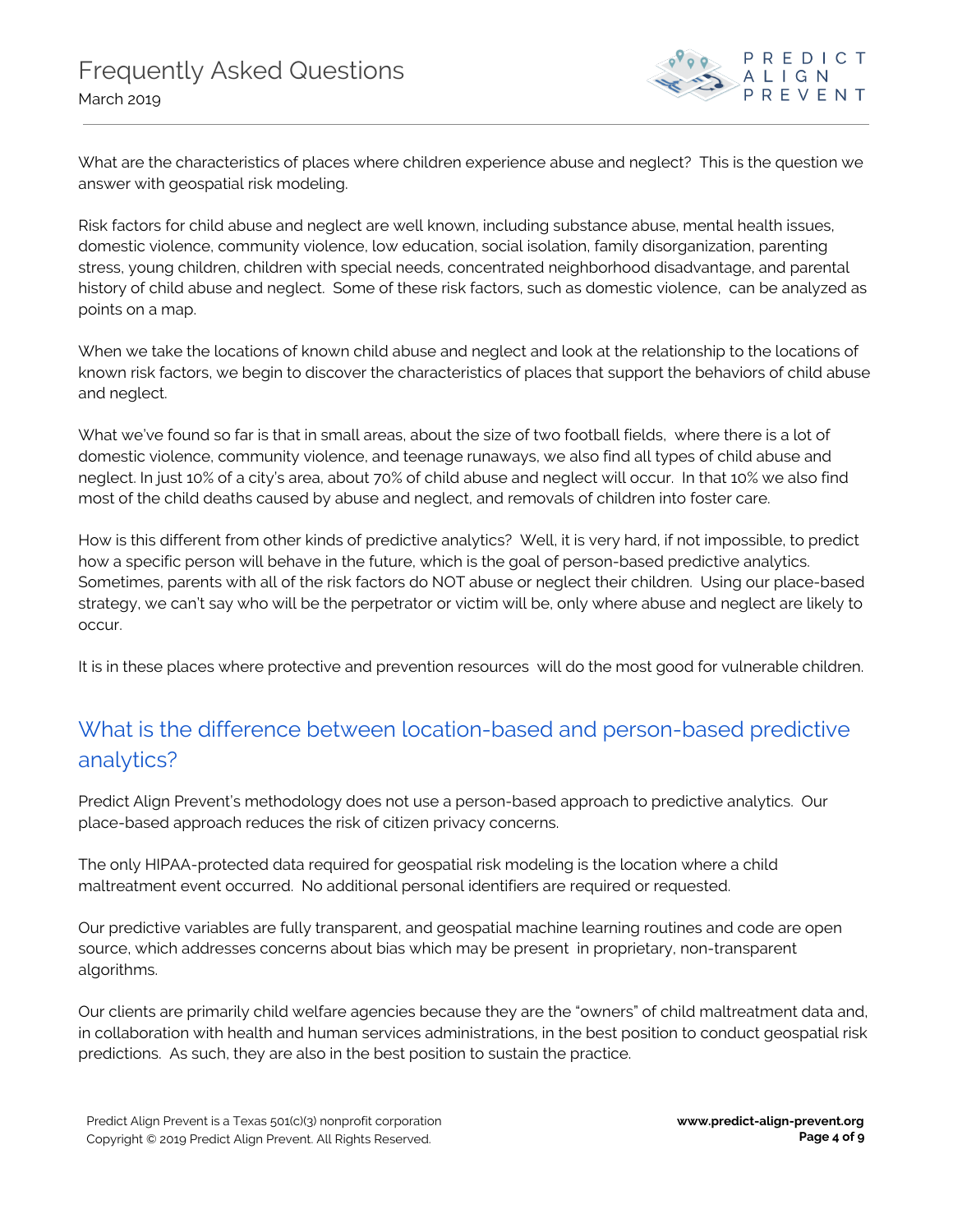

### <span id="page-4-0"></span>Is geospatial risk mapping the same as hotspots?

Traditional cartographic 'hot spots' are spatial point densities. These density 'predictions' are just a function of nearby point events. The geospatial risk prediction approach predicts by weighting exposure to risk factors that the literature suggests are associated with maltreatment. One major benefit of the risk prediction approach is that unlike density hotspots, it is able to identify at risk areas despite the fact that no actual maltreatment has occurred.

## <span id="page-4-1"></span>We already know where these problems happen. What does the PAP program provide that we don't already know?

Maltreatment is a relatively rare event. The geospatial risk prediction approach reveals at a very high resolution, where maltreatment risk is prevalent despite the relative infrequency of occurrence.

### <span id="page-4-2"></span>Explain causation vs. correlation in regards to your work?

In traditional econometrics. a host of phenomena including multicollinearity, can bias our understanding of whether x causes y. This is less of an issue in machine learning, where the goal is to create a model that is accurate (meaning low relative average error) and generalizable (meaning that errors are comparable across policy relevant groups, like rich and poor neighborhoods). Put another way, econometrics is focused on external validity while machine learners work to ensure that predictions will lead to more effective resource allocation relative to the current decision-making process.

### <span id="page-4-3"></span>How do you address bias related to poverty or race?

Machine learning models trained on data generated from human biases will also exhibit bias. This does not mean these models are not useful. Instead, the analyst must 1) develop metrics that identify any underlying bias, 2) contextualize risk predictions with other useful metrics, and 3) most importantly, consider any underlying bias when using the predictions to allocate a limited resource.

# <span id="page-4-4"></span>**Align Phase**

### <span id="page-4-5"></span>What is community alignment and how is it beneficial?

The Adverse Childhood Experiences (ACEs) study, and decades of supportive research demonstrates that children who survive early-childhood abuse, neglect, and chronic adversity often suffer a lifetime of physical, mental, educational, and social health problems. Long-term outcomes include shorter life expectancy, chronic disease and disability, obesity, smoking, alcohol and drug abuse, risk of intimate partner and sexual violence,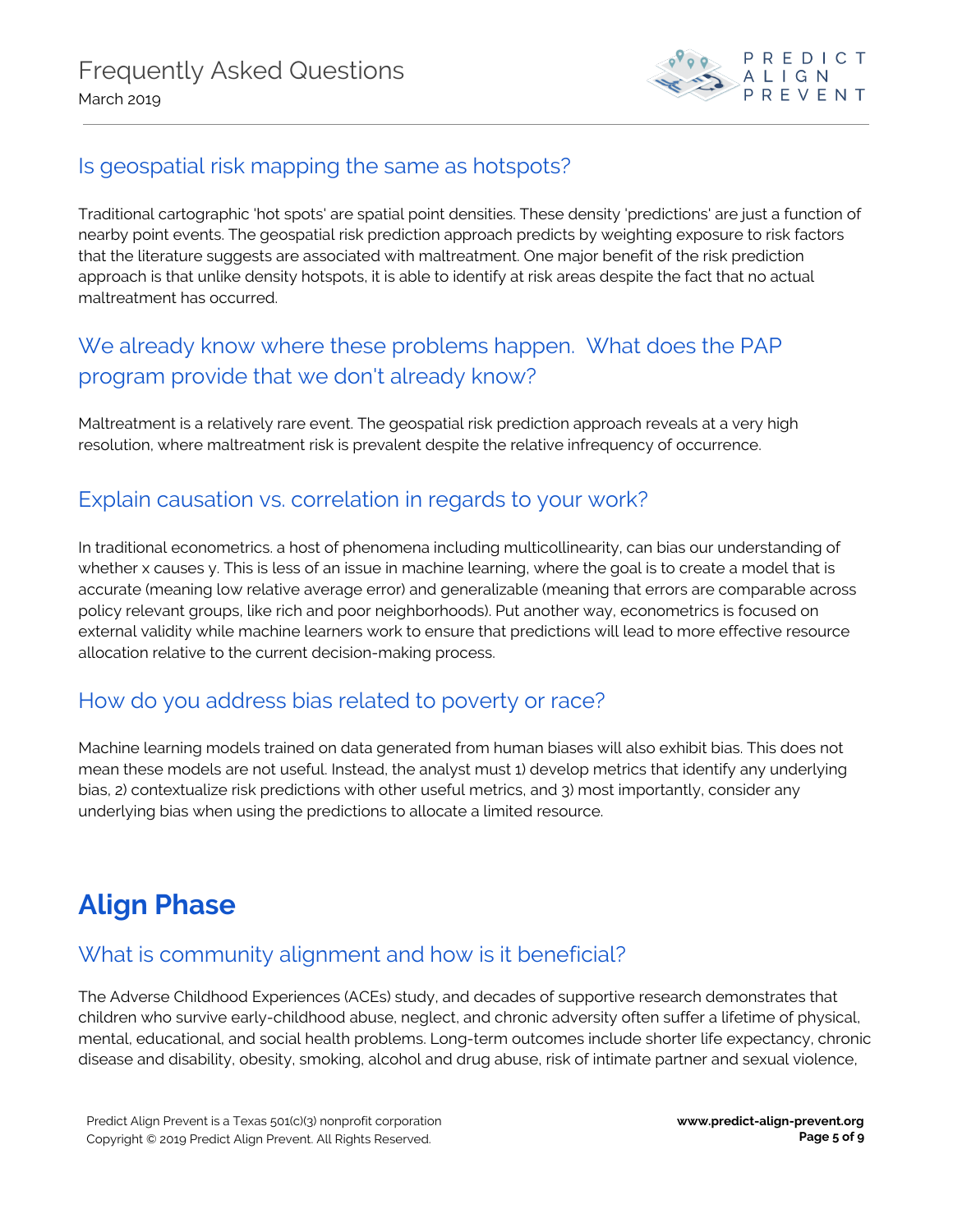

depression and anxiety, suicidality, sexually transmitted infections, unintended and/or teenage pregnancies, low birth weight and fetal death, psychological disorders, risk of aggressive and/or criminal behavior, low educational attainment, unemployment, and poverty. Many of these outcomes are risk factors for child maltreatment and for multigenerational perpetuation of exposure to adverse childhood experiences.

From geospatial risk mapping, we know that many of these outcomes co-occur in areas where the risk for child abuse and neglect is high. All of the coalitions, departments, initiatives, and other efforts to prevent these problems are working with the same people in the same places, and they are all working on a shoestring budget. What if prevention efforts were combined to address the common risk factors across problems? The effect of prevention would be multiplied at a reduced cost, and with less administrative burden for the affected populations.

This is the goal of alignment.

# <span id="page-5-0"></span>**Prevent Phase**

## <span id="page-5-1"></span>What is the Prevent phase of your program's continuous improvement loop?

A continuous quality improvement cycle begins by identifying problems, monitoring solutions and studying the effectiveness and efficiency of initiatives.

This information allows stakeholders to make ongoing improvements to optimize for quality, the experiences of the people served, and cost-effectiveness.

We implement a continuous quality improvement cycle for the purpose of identifying effective solutions for child maltreatment prevention that are reliable at scale across jurisdictions.

# <span id="page-5-2"></span>**Ethics**

<span id="page-5-3"></span>In 2019, Tim Dare of the University of Auckland, New Zealand, wrote an independent ethical analysis of the Predict Align Prevent program. How do the benefits of geospatial risk mapping and related community alignment outweigh the risks?

In his independent ethical analysis, Professor Tim Dare of the University of Auckland, NZ, concluded, *"I am* satisfied that the PAP program has the potential to deliver genuine benefits while avoiding some of the familiar *risks of alternative approaches to targeting child protection services.*

While I identify a number of grounds for ethical concern, I am satisfied that, on balance, the benefits of the PAP program would outweigh the risks it poses. It is my view that implementation of the Predict-Align-Prevent Program *can be justified from an ethical perspective."*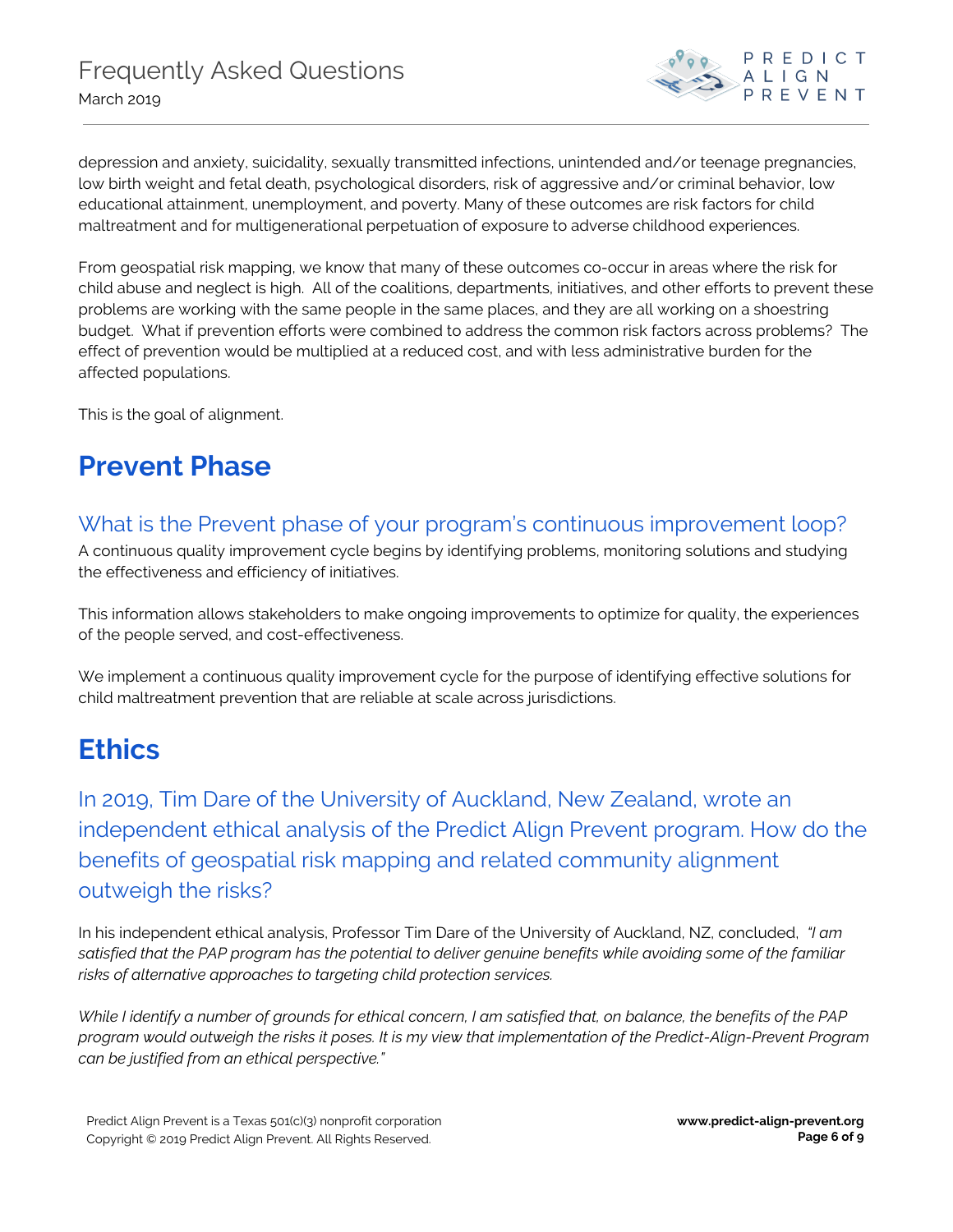

### **Benefits**

### **1. Protected, personal information about individuals is not required because predictions are about places, not people.**

- "PAP differs from many social policy uses of predictive analytics in that it is place- rather than individual*or family-based."*
- "The overall focus of the program does not require the use of what is in some jurisdictions called 'personal *information'."*
- *● "If an implementation decision consists, for instance, in increasing the concentration of protective factors* in areas identified as high-risk, there may be no need to explicitly engage with or know the identity of *at-risk individuals or families."*
- "If there is a correlation between factors such as the concentration and proximity of risk and protective *factors and the risk of maltreatment, then one might alter maltreatment risk by decreasing factors shown* to be correlated with risk and increasing factors shown to be protective in an area. Doing so would not *require access to information about individuals or families who might benefit from those changes."*

#### 2. The ethics of predictive analytics in social policy depend on how the information is used. PAP includes **implementation components in the Align and Prevent phases.**

• "Whether the use of predictive analytics in social policy contexts is ethical always depends to a significant *degree upon implementation decisions. Decisions about how predictions are used in engagement with individuals, families, or communities will typically determine whether the use of predictive analytics as part* of a policy process is ethical or not. To its credit, PAP includes commitment to significant implementation *components: The Align and Prevent phases are implementation phases."*

#### **3. PAP's Program is unusually, "strikingly and admirably transparent."**

● *"For the most part, the model is strikingly and admirably transparent. It is proposed to develop a comprehensive open source framework for developing child maltreatment predictive models and to document a strategic planning process for converting maltreatment risk predictions into actionable intelligence that stakeholders will be able to use to allocate limited child welfare resources. The program documentation contains information on variables and methods. The program aims to be unusually transparent to child protection professionals and modelers."*

### **In the same report, ethical considerations associated with the PAP program were identified. Where relevant, PAP's response to the ethical consideration is noted below:**

**Ethical consideration:** "PAP should be aware of threats to the integrity of the data upon which the initial maps rely and have an account of steps which have been and will be taken to ensure that their influence is avoided or *mitigated."*

**Ethical consideration:** *"It is important that PAP consider the possibility that the increased allocation of child* protection resources to high risk areas could lead to increased surveillance and reports in those areas, threatening *the integrity of data which might be relied on in future modeling."*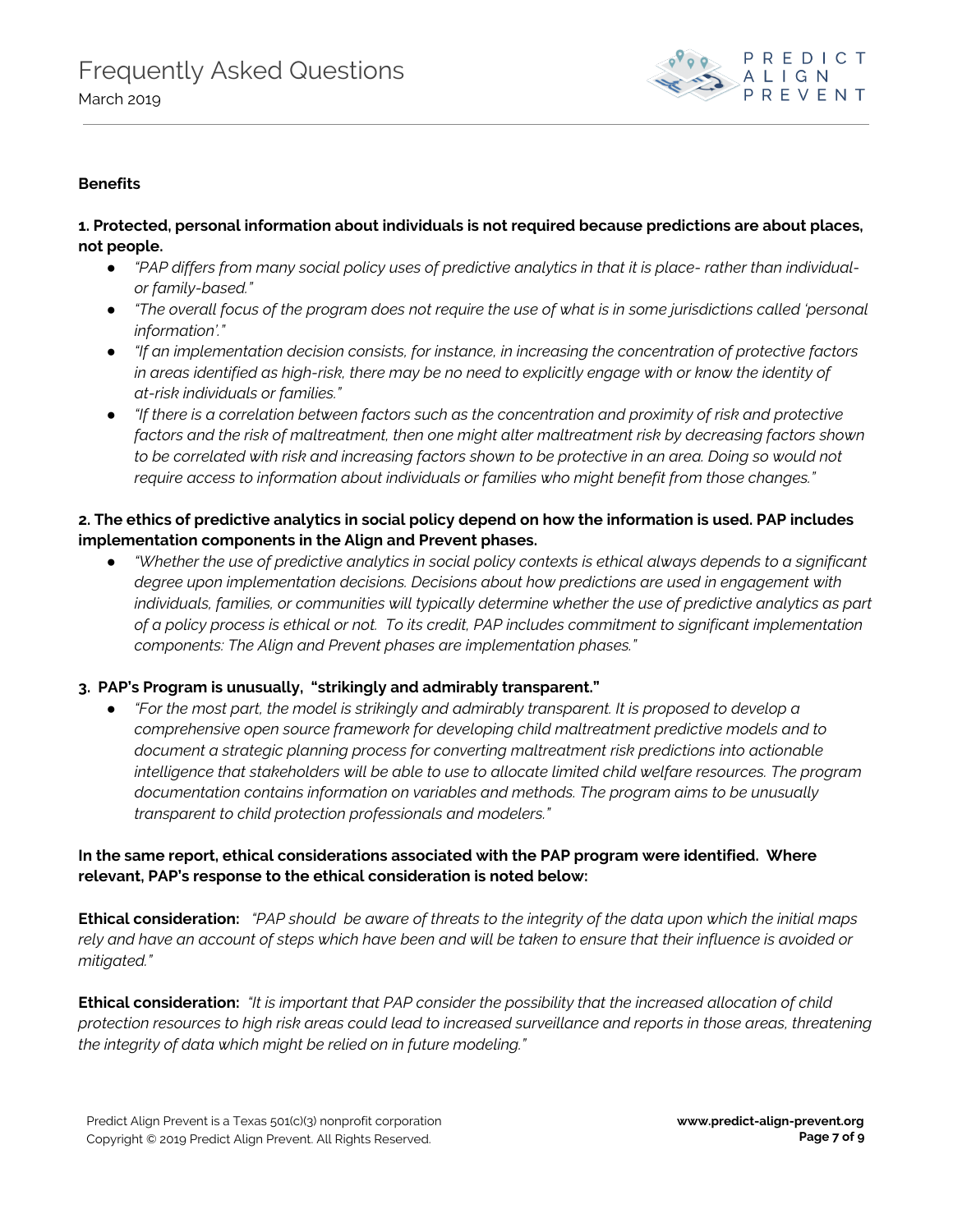

**PAP response: Child protection resources are typically made available to specific individuals after** suspicion of maltreatment is reported to a child welfare agency. The aim of PAP is to help communities **use data to align protective and prevention resources for vulnerable populations** *before* **there is a suspicion of maltreatment.**

**Ethical consideration:** *"It is important that PAP consider the possibility that the increased allocation of child protection resources to high risk areas could lead to increased surveillance in those areas."*

**Ethical consideration:** *"For the moment, I suggest that PAP monitor implementation decisions made during the Align and Prevent phases, and appreciate their potential ethical implications."*

**PAP response: Any implementation action that results in increasing ACEs for children in high risk locations would be counterproductive to prevention. For example, if a response to crime attracting locations resulted in increased arrests for non-violent crimes, the imprisonment of caregivers would constitute at least one new ACE for the children of that caregiver. Prevention options should be thoughtfully selected to avoid increasing ACEs for a community.**

**Ethical consideration:** *"It is important that the process does include significant barriers to the recovery of* address level data, and that there is a process for managing any privacy breaches which do occur. it seems *important that PAP have a process for making such re-identification difficult, and for managing any privacy breaches which do occur."*

**PAP response: The locations of known child maltreatment events are used to create predictive models by data scientists in HIPAA secure environments. The resulting risk maps do not show locations of child maltreatment, only locations of risk which are based on publicly available crime and infrastructure data.**

**Sometimes, location data is visualized to demonstrate accuracy, or the co-occurence of problems in the places where child maltreatment risk is high. In these cases, the scale is large enough to avoid re-identification, and points are "jittered" to avoid re-identification.**

Ethical consideration: "To the extent that the areas which are identified as high-risk at the Predict phase of PAP are subject to existing stereotypes and prejudice, the program has a responsibility to guard against stigmatization at the outset, and to identify ongoing mitigation for any stigmatization burdens the program does create or *reinforce. Stigmatization depends upon the communication of stigmatizing messages. Consequently, one way to guard against stigmatization is to control access to stigmatizing or stigma-reinforcing information."*

**PAP response: Existing stereotypes and prejudices are contributory to risk factors for child maltreatment, and acknowledging and defining that truth can help communities address racial and economic disparities.**

**Ethical consideration:** *"The PAP program should consider whether and to what extent the program might lead families to move beyond the reach of services and how to minimize that danger."*